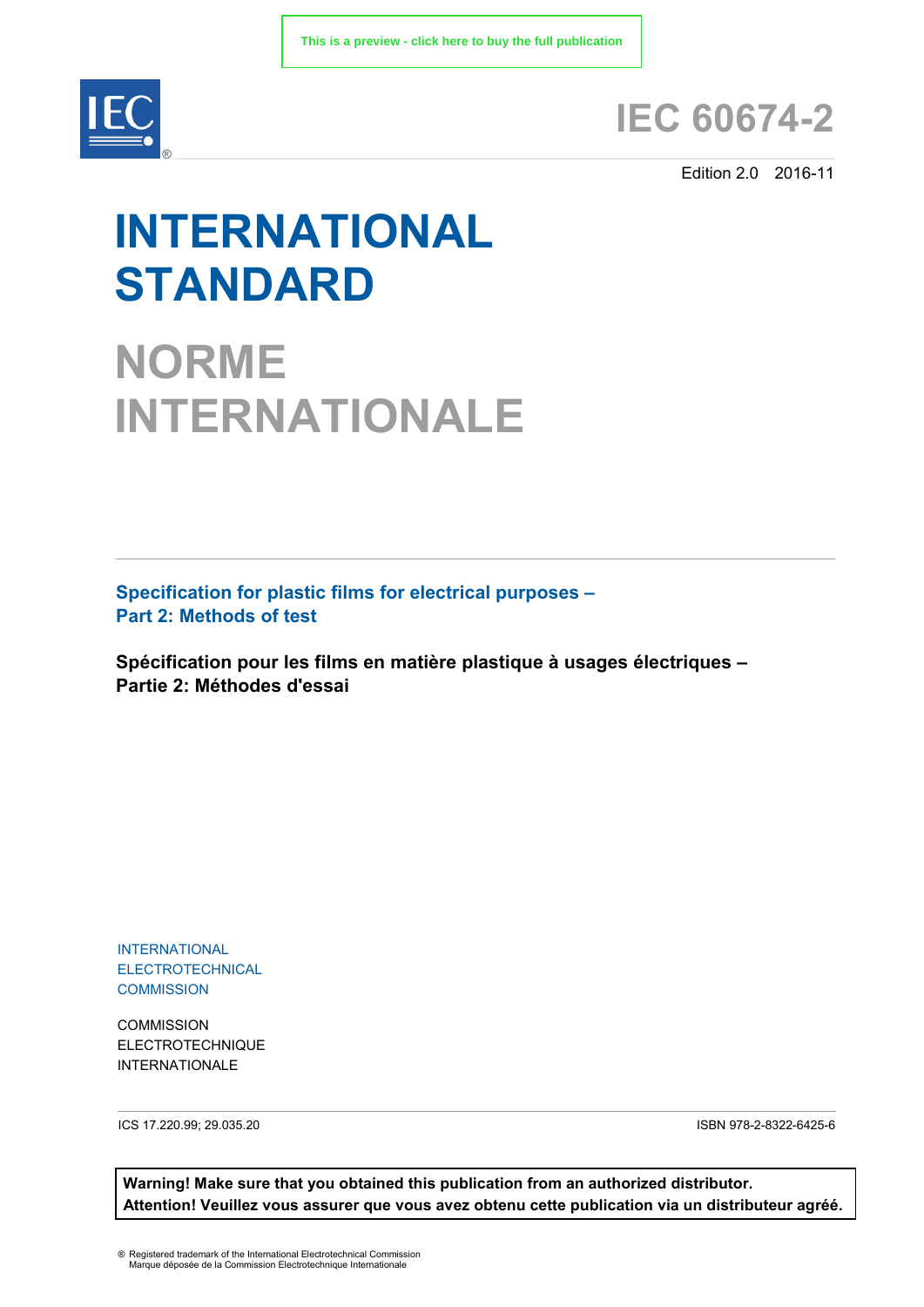$-2-$ 

IEC 60674-2:2016 © IEC 2016

## CONTENTS

| 1              |       |                                                                      |  |  |
|----------------|-------|----------------------------------------------------------------------|--|--|
| 2              |       |                                                                      |  |  |
| 3              |       |                                                                      |  |  |
| 4              |       |                                                                      |  |  |
|                | 4.1   |                                                                      |  |  |
|                | 4.2   |                                                                      |  |  |
|                | 4.2.1 |                                                                      |  |  |
|                | 4.2.2 |                                                                      |  |  |
|                | 4.2.3 |                                                                      |  |  |
|                | 4.3   |                                                                      |  |  |
|                | 4.3.1 |                                                                      |  |  |
|                | 4.3.2 |                                                                      |  |  |
|                | 4.4   | Crosswise thickness profile and lengthwise variation in thickness 11 |  |  |
| 5              |       |                                                                      |  |  |
| 6              |       |                                                                      |  |  |
| $\overline{7}$ |       |                                                                      |  |  |
|                | 7.1   |                                                                      |  |  |
|                | 7.2   |                                                                      |  |  |
|                | 7.3   |                                                                      |  |  |
|                | 7.3.1 |                                                                      |  |  |
|                | 7.3.2 |                                                                      |  |  |
|                | 7.3.3 |                                                                      |  |  |
|                | 7.4   |                                                                      |  |  |
|                | 7.4.1 |                                                                      |  |  |
|                | 7.4.2 |                                                                      |  |  |
|                | 7.4.3 |                                                                      |  |  |
|                | 7.4.4 |                                                                      |  |  |
|                | 7.4.5 |                                                                      |  |  |
| 8              |       |                                                                      |  |  |
| 9              |       |                                                                      |  |  |
| 10             |       |                                                                      |  |  |
| 11             |       |                                                                      |  |  |
|                | 11.1  |                                                                      |  |  |
|                | 11.2  |                                                                      |  |  |
|                | 11.3  |                                                                      |  |  |
|                | 11.4  |                                                                      |  |  |
|                | 11.5  |                                                                      |  |  |
|                | 11.6  |                                                                      |  |  |
|                | 11.7  |                                                                      |  |  |
|                | 11.8  |                                                                      |  |  |
|                |       |                                                                      |  |  |
|                | 12.1  |                                                                      |  |  |
|                | 12.2  |                                                                      |  |  |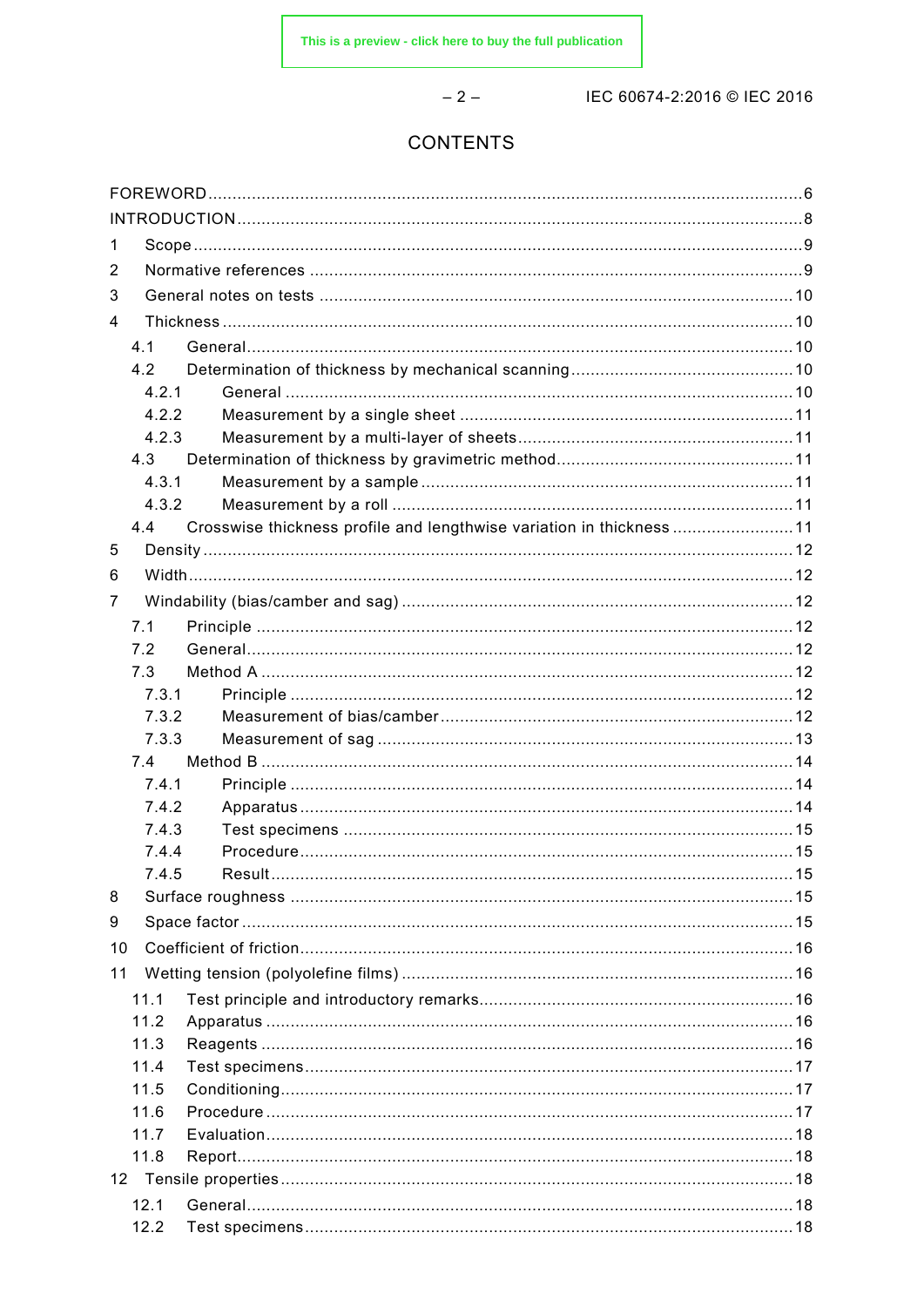|    | 12.3   |                                                                             |  |
|----|--------|-----------------------------------------------------------------------------|--|
|    | 12.4   |                                                                             |  |
|    |        |                                                                             |  |
|    | 13.1   |                                                                             |  |
|    | 13.2   |                                                                             |  |
| 14 |        |                                                                             |  |
| 15 |        |                                                                             |  |
| 16 |        |                                                                             |  |
| 17 |        |                                                                             |  |
|    | 17.1   |                                                                             |  |
|    | 17.2   | Method 2: Method for wound capacitor dielectric films or films too thin for |  |
|    |        |                                                                             |  |
|    | 17.2.1 |                                                                             |  |
|    | 17.2.2 |                                                                             |  |
|    | 17.2.3 |                                                                             |  |
|    | 17.2.4 |                                                                             |  |
| 18 |        |                                                                             |  |
|    | 18.1   |                                                                             |  |
|    | 18.2   |                                                                             |  |
|    | 18.2.1 |                                                                             |  |
|    | 18.2.2 |                                                                             |  |
|    | 18.2.3 |                                                                             |  |
|    | 18.2.4 |                                                                             |  |
|    | 18.2.5 |                                                                             |  |
|    | 18.2.6 |                                                                             |  |
|    | 18.2.7 |                                                                             |  |
|    | 18.3   |                                                                             |  |
|    | 18.3.1 |                                                                             |  |
|    | 18.3.2 |                                                                             |  |
|    | 18.3.3 |                                                                             |  |
| 19 |        |                                                                             |  |
| 20 |        |                                                                             |  |
|    | 20.1   | AC and DC tests of film sheet sandwiched by metal electrodes24              |  |
|    | 20.2   |                                                                             |  |
| 21 |        |                                                                             |  |
|    | 21.1   |                                                                             |  |
|    | 21.2   |                                                                             |  |
|    | 21.2.1 |                                                                             |  |
|    | 21.2.2 |                                                                             |  |
|    | 21.2.3 |                                                                             |  |
|    | 21.3   |                                                                             |  |
|    | 21.3.1 |                                                                             |  |
|    | 21.3.2 |                                                                             |  |
|    | 21.3.3 |                                                                             |  |
|    | 21.3.4 |                                                                             |  |
|    | 21.4   |                                                                             |  |
|    | 21.4.1 |                                                                             |  |
|    | 21.4.2 |                                                                             |  |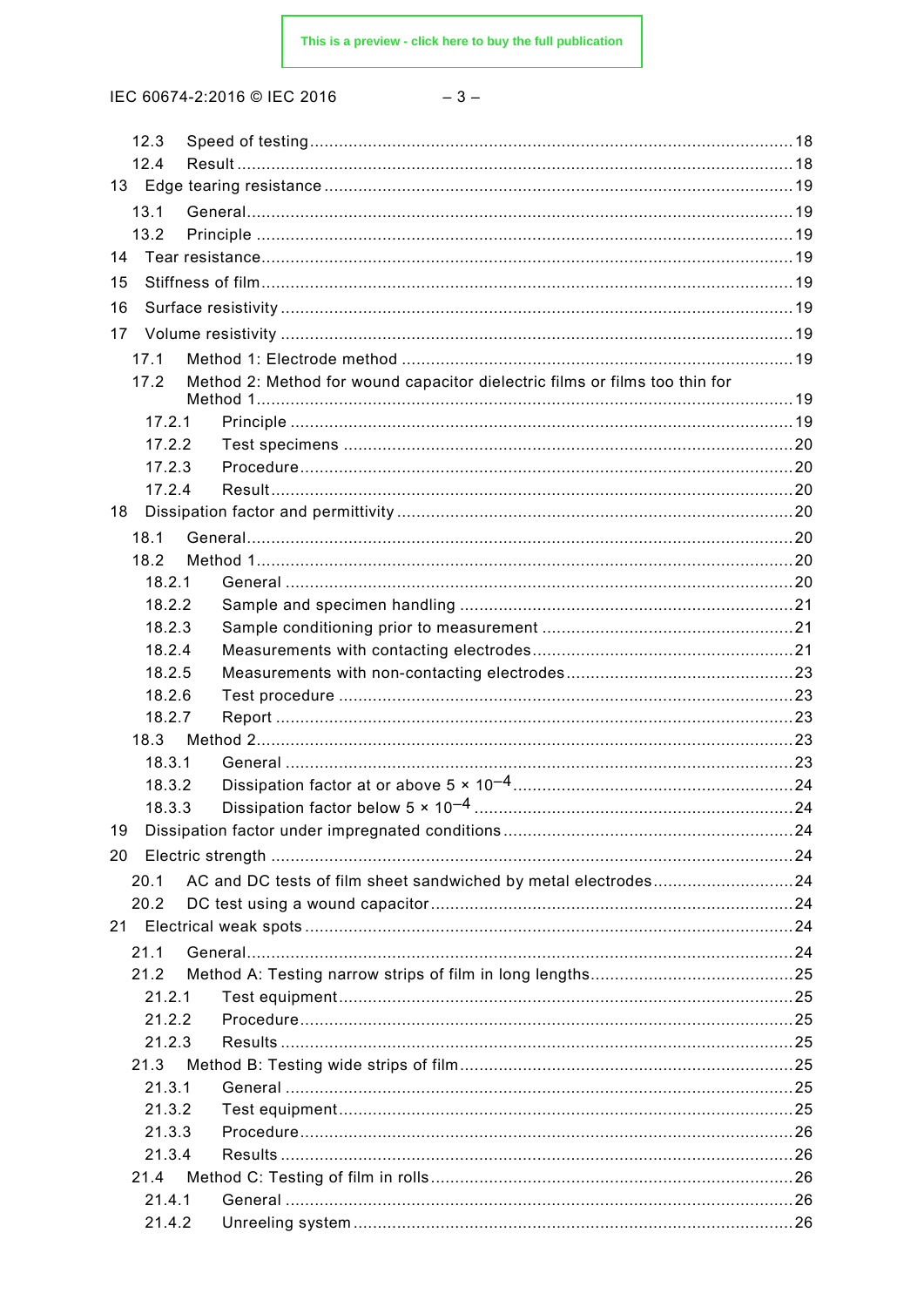$-4-$ 

| 21.4.4<br>21.4.5<br>22<br>23<br>24<br>25<br>25.1<br>25.2<br>25.3<br>26.1<br>26.2<br>26.3<br>27<br>27.1<br>27.2<br>27.3<br>27.4<br>28.1<br>28.2<br>29.1<br>29.2<br>29.3<br>30<br>31<br>31.1<br>31.3<br>31.4<br>31.5<br>31.6<br>32.1<br>32.2<br>32.3<br>32.3.1<br>32.3.2<br>32.4<br>33.1<br>33.2<br>33.3<br>33.4<br>33.5 | 21.4.3 |  |  |  |
|------------------------------------------------------------------------------------------------------------------------------------------------------------------------------------------------------------------------------------------------------------------------------------------------------------------------|--------|--|--|--|
|                                                                                                                                                                                                                                                                                                                        |        |  |  |  |
|                                                                                                                                                                                                                                                                                                                        |        |  |  |  |
|                                                                                                                                                                                                                                                                                                                        |        |  |  |  |
|                                                                                                                                                                                                                                                                                                                        |        |  |  |  |
|                                                                                                                                                                                                                                                                                                                        |        |  |  |  |
|                                                                                                                                                                                                                                                                                                                        |        |  |  |  |
|                                                                                                                                                                                                                                                                                                                        |        |  |  |  |
|                                                                                                                                                                                                                                                                                                                        |        |  |  |  |
|                                                                                                                                                                                                                                                                                                                        |        |  |  |  |
|                                                                                                                                                                                                                                                                                                                        |        |  |  |  |
|                                                                                                                                                                                                                                                                                                                        |        |  |  |  |
|                                                                                                                                                                                                                                                                                                                        |        |  |  |  |
|                                                                                                                                                                                                                                                                                                                        |        |  |  |  |
|                                                                                                                                                                                                                                                                                                                        |        |  |  |  |
|                                                                                                                                                                                                                                                                                                                        |        |  |  |  |
|                                                                                                                                                                                                                                                                                                                        |        |  |  |  |
|                                                                                                                                                                                                                                                                                                                        |        |  |  |  |
|                                                                                                                                                                                                                                                                                                                        |        |  |  |  |
|                                                                                                                                                                                                                                                                                                                        |        |  |  |  |
|                                                                                                                                                                                                                                                                                                                        |        |  |  |  |
|                                                                                                                                                                                                                                                                                                                        |        |  |  |  |
|                                                                                                                                                                                                                                                                                                                        |        |  |  |  |
|                                                                                                                                                                                                                                                                                                                        |        |  |  |  |
|                                                                                                                                                                                                                                                                                                                        |        |  |  |  |
|                                                                                                                                                                                                                                                                                                                        |        |  |  |  |
|                                                                                                                                                                                                                                                                                                                        |        |  |  |  |
|                                                                                                                                                                                                                                                                                                                        |        |  |  |  |
|                                                                                                                                                                                                                                                                                                                        |        |  |  |  |
|                                                                                                                                                                                                                                                                                                                        |        |  |  |  |
|                                                                                                                                                                                                                                                                                                                        |        |  |  |  |
|                                                                                                                                                                                                                                                                                                                        |        |  |  |  |
|                                                                                                                                                                                                                                                                                                                        |        |  |  |  |
|                                                                                                                                                                                                                                                                                                                        |        |  |  |  |
|                                                                                                                                                                                                                                                                                                                        |        |  |  |  |
|                                                                                                                                                                                                                                                                                                                        |        |  |  |  |
|                                                                                                                                                                                                                                                                                                                        |        |  |  |  |
|                                                                                                                                                                                                                                                                                                                        |        |  |  |  |
|                                                                                                                                                                                                                                                                                                                        |        |  |  |  |
|                                                                                                                                                                                                                                                                                                                        |        |  |  |  |
|                                                                                                                                                                                                                                                                                                                        |        |  |  |  |
|                                                                                                                                                                                                                                                                                                                        |        |  |  |  |
|                                                                                                                                                                                                                                                                                                                        |        |  |  |  |
|                                                                                                                                                                                                                                                                                                                        |        |  |  |  |
|                                                                                                                                                                                                                                                                                                                        |        |  |  |  |
|                                                                                                                                                                                                                                                                                                                        |        |  |  |  |
|                                                                                                                                                                                                                                                                                                                        |        |  |  |  |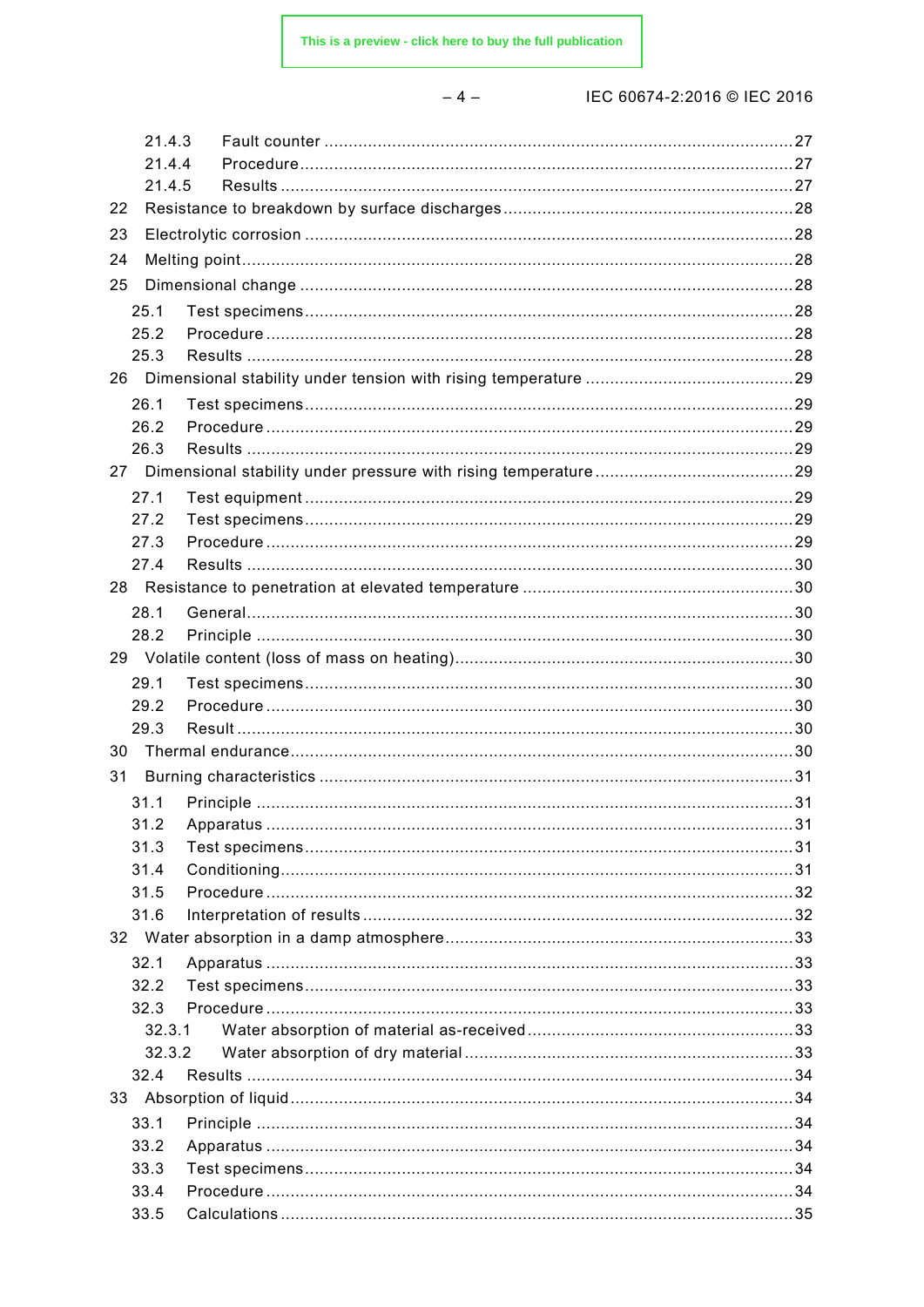IEC 60674-2:2016 © IEC 2016 – 5 –

| Figure 1 – Windability of film – Measurement of bias/camber – Method A 36       |  |
|---------------------------------------------------------------------------------|--|
| Figure 2 – Windability of film – Apparatus for measurement of sag – Method A37  |  |
|                                                                                 |  |
| Figure 4 – Three-terminal electrode system for low frequencies (up to 50 kHz)38 |  |
| Figure 5 – Two-electrode system for high frequencies (above 50 kHz) 38          |  |
| Figure 6 – Equipment for testing for electrical weak spots by Method A 39       |  |
| Figure 7 – Equipment for testing for electrical weak spots by Method B 40       |  |
|                                                                                 |  |
|                                                                                 |  |
| Figure 10 – Equipment for testing for electrical weak spots by Method C3 41     |  |
|                                                                                 |  |

| Table 1 - Concentrations of ethylene-glycol-monoethyl-ether, formamide mixtures  |  |
|----------------------------------------------------------------------------------|--|
| used in measuring wetting tension of polyethylene and polypropylene films17      |  |
| Table 2 – Classification of materials regarding self-extinguishing properties 33 |  |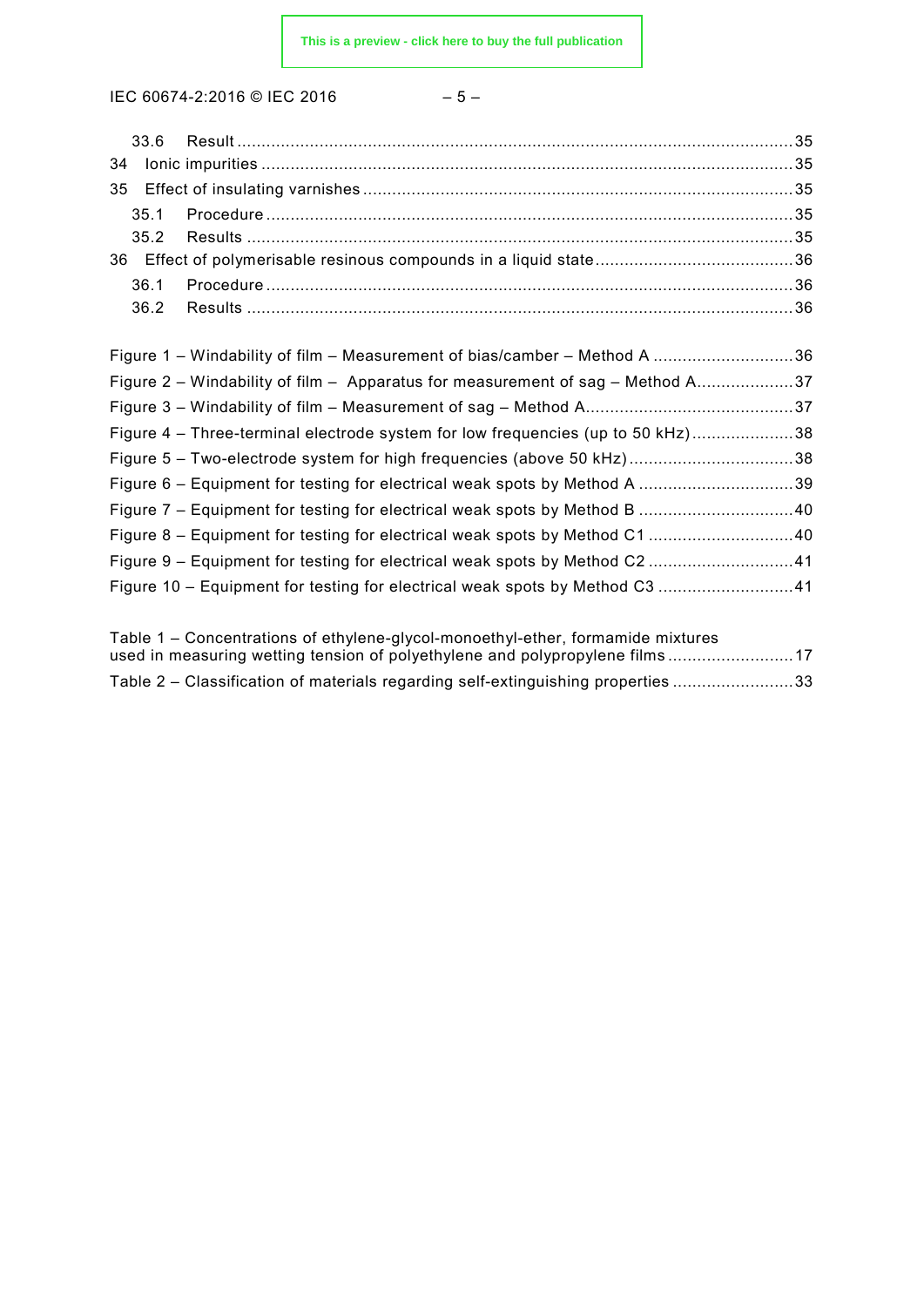**[This is a preview - click here to buy the full publication](https://webstore.iec.ch/publication/26239&preview)**

– 6 – IEC 60674-2:2016 © IEC 2016

#### INTERNATIONAL ELECTROTECHNICAL COMMISSION

\_\_\_\_\_\_\_\_\_\_\_\_

## **SPECIFICATION FOR PLASTIC FILMS FOR ELECTRICAL PURPOSES –**

## **Part 2: Methods of test**

### FOREWORD

- <span id="page-5-0"></span>1) The International Electrotechnical Commission (IEC) is a worldwide organization for standardization comprising all national electrotechnical committees (IEC National Committees). The object of IEC is to promote international co-operation on all questions concerning standardization in the electrical and electronic fields. To this end and in addition to other activities, IEC publishes International Standards, Technical Specifications, Technical Reports, Publicly Available Specifications (PAS) and Guides (hereafter referred to as "IEC Publication(s)"). Their preparation is entrusted to technical committees; any IEC National Committee interested in the subject dealt with may participate in this preparatory work. International, governmental and nongovernmental organizations liaising with the IEC also participate in this preparation. IEC collaborates closely with the International Organization for Standardization (ISO) in accordance with conditions determined by agreement between the two organizations.
- 2) The formal decisions or agreements of IEC on technical matters express, as nearly as possible, an international consensus of opinion on the relevant subjects since each technical committee has representation from all interested IEC National Committees.
- 3) IEC Publications have the form of recommendations for international use and are accepted by IEC National Committees in that sense. While all reasonable efforts are made to ensure that the technical content of IEC Publications is accurate, IEC cannot be held responsible for the way in which they are used or for any misinterpretation by any end user.
- 4) In order to promote international uniformity, IEC National Committees undertake to apply IEC Publications transparently to the maximum extent possible in their national and regional publications. Any divergence between any IEC Publication and the corresponding national or regional publication shall be clearly indicated in the latter.
- 5) IEC itself does not provide any attestation of conformity. Independent certification bodies provide conformity assessment services and, in some areas, access to IEC marks of conformity. IEC is not responsible for any services carried out by independent certification bodies.
- 6) All users should ensure that they have the latest edition of this publication.
- 7) No liability shall attach to IEC or its directors, employees, servants or agents including individual experts and members of its technical committees and IEC National Committees for any personal injury, property damage or other damage of any nature whatsoever, whether direct or indirect, or for costs (including legal fees) and expenses arising out of the publication, use of, or reliance upon, this IEC Publication or any other IEC Publications.
- 8) Attention is drawn to the Normative references cited in this publication. Use of the referenced publications is indispensable for the correct application of this publication.
- 9) Attention is drawn to the possibility that some of the elements of this IEC Publication may be the subject of patent rights. IEC shall not be held responsible for identifying any or all such patent rights.

International Standard IEC 60674-2 has been prepared by IEC technical committee 15: Solid electrical insulating materials.

This bilingual version (2019-01) corresponds to the monolingual English version, published in 2016-11.

This second edition cancels and replaces the first edition published in 1988 and Amendment 1 (2001). This edition constitutes a technical revision.

This edition includes the following significant technical changes with respect to the previous edition:

- a) this document was completely revised editorially and technically and included in the IEC 60674 series of standards;
- b) the test methods are updated to reflect today's state of the art;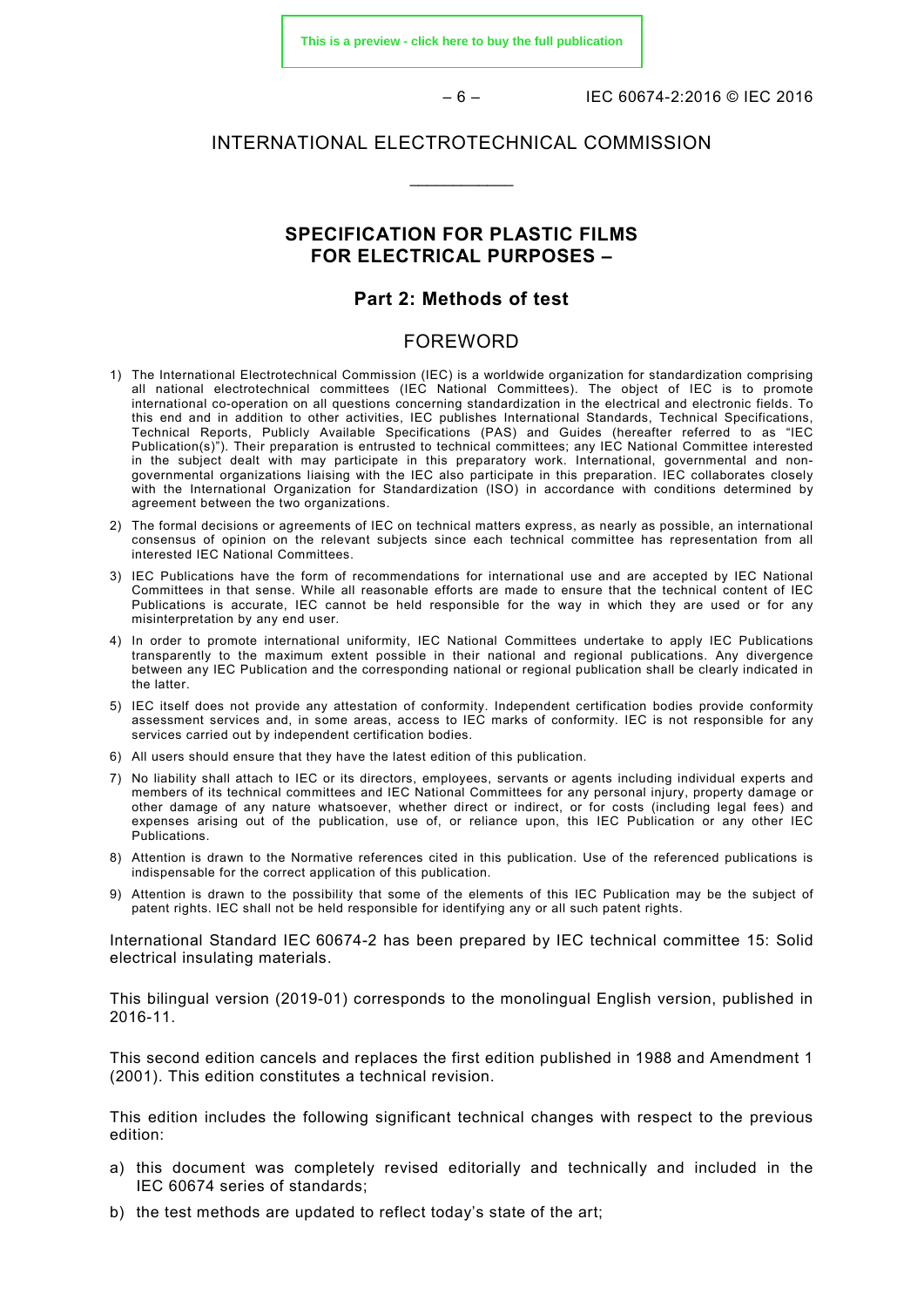IEC 60674-2:2016 © IEC 2016 – 7 –

c) a method to obtain DC electric strength is now specified according to IEC 60243-2.

The text of this standard is based on the following documents:

| CDV        | Report on voting |
|------------|------------------|
| 15/742/CDV | 15/760/RVC       |

Full information on the voting for the approval of this International Standard can be found in the report on voting indicated in the above table.

The French version of this standard has not been voted upon.

This document has been drafted in accordance with the ISO/IEC Directives, Part 2.

A list of all parts in the IEC 60674 series, published under the general title *Specification for plastic films for electrical purposes*, can be found on the IEC website.

The committee has decided that the contents of this document will remain unchanged until the stability date indicated on the IEC website under "http://webstore.iec.ch" in the data related to the specific document. At this date, the document will be

- reconfirmed,
- withdrawn,
- replaced by a revised edition, or
- amended.

The contents of the corrigendum of December 2017 have been included in this copy.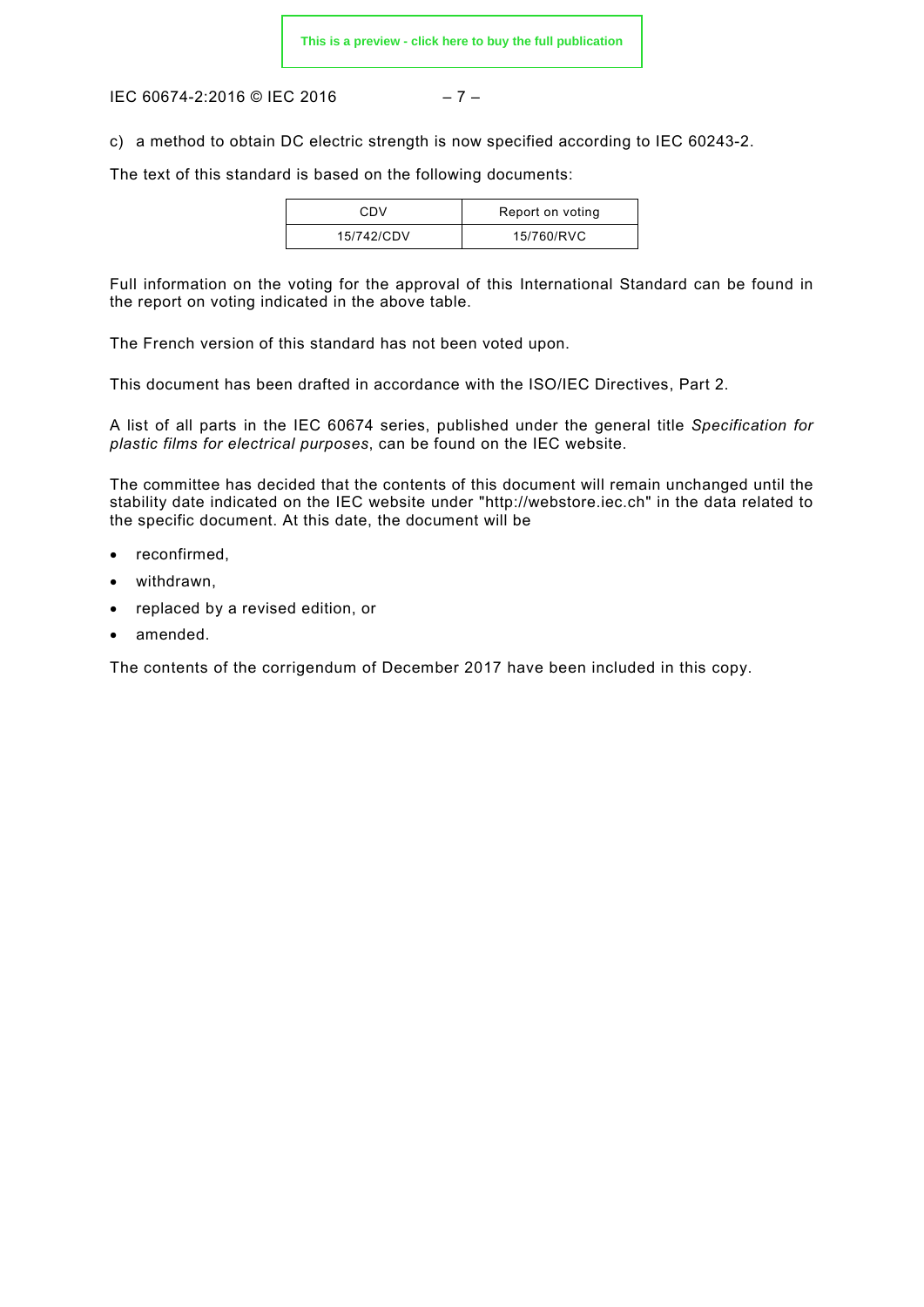– 8 – IEC 60674-2:2016 © IEC 2016

## INTRODUCTION

<span id="page-7-0"></span>This document is one of a series which deals with plastic films for electrical purposes. The series consists of three parts:

Part 1: Definitions and general requirements (IEC 60674-1)

Part 2: Methods of test (IEC 60674-2)

Part 3: Specifications for individual materials (IEC 60674-3 (all parts))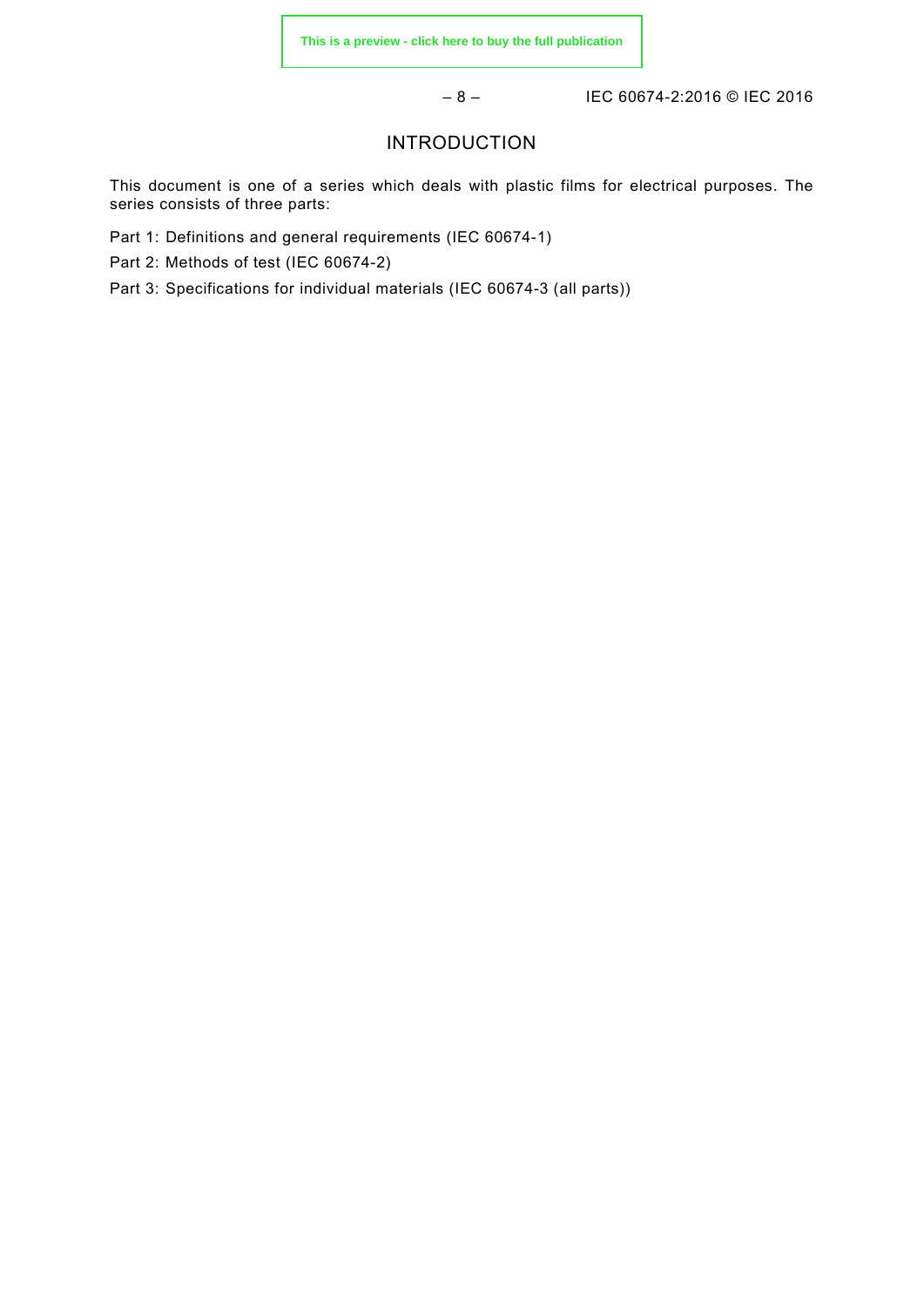IEC 60674-2:2016 © IEC 2016 – 9 –

## **SPECIFICATION FOR PLASTIC FILMS FOR ELECTRICAL PURPOSES –**

## **Part 2: Methods of test**

#### <span id="page-8-0"></span>**1 Scope**

This part of IEC 60674 is applicable to plastic films used for electrical purposes. This part of IEC 60674 gives methods of test.

#### <span id="page-8-1"></span>**2 Normative references**

The following documents are referred to in the text in such a way that some or all of their content constitutes requirements of this document. For dated references, only the edition cited applies. For undated references, the latest edition of the referenced document (including any amendments) applies.

IEC 60212:2010, *Standard conditions for use prior to and during the testing of solid electrical insulating materials*

IEC 60216 (all parts), *Electrical insulating materials – Thermal endurance properties*

IEC 60243-1:2013, *Electric strength of insulating materials – Test methods – Part 1: Tests at power frequencies*

IEC 60243-2, *Electric strength of insulating materials – Test methods – Part 2: Additional requirements for tests using direct voltage*

IEC 60250:1969, *Recommended methods for the determination of the permittivity and dielectric dissipation factor of electrical insulating materials at power, audio and radio frequencies including metre wavelengths*

IEC 60343, *Recommended test methods for determining the relative resistance of insulating materials to breakdown by surface discharges*

IEC 60394-2:1972, *Varnished fabrics for electrical purposes – Part 2: Methods of test*

IEC 60426, *Electrical insulating materials – Determination of electrolytic corrosion caused by insulating materials – Test methods*

IEC 60454-2:2007, *Pressure-sensitive adhesive tapes for electrical purposes – Part 2: Methods of test*

IEC 60589, *Methods of test for the determination of ionic impurities in electrical insulating materials by extraction with liquids*

IEC TR 60648, *Method of test for coefficients of friction of plastic film and sheeting for use as electrical insulation*

IEC 60674-3 (all parts), *Specification for plastic films for electrical purposes – Part 3: Specifications for individual materials*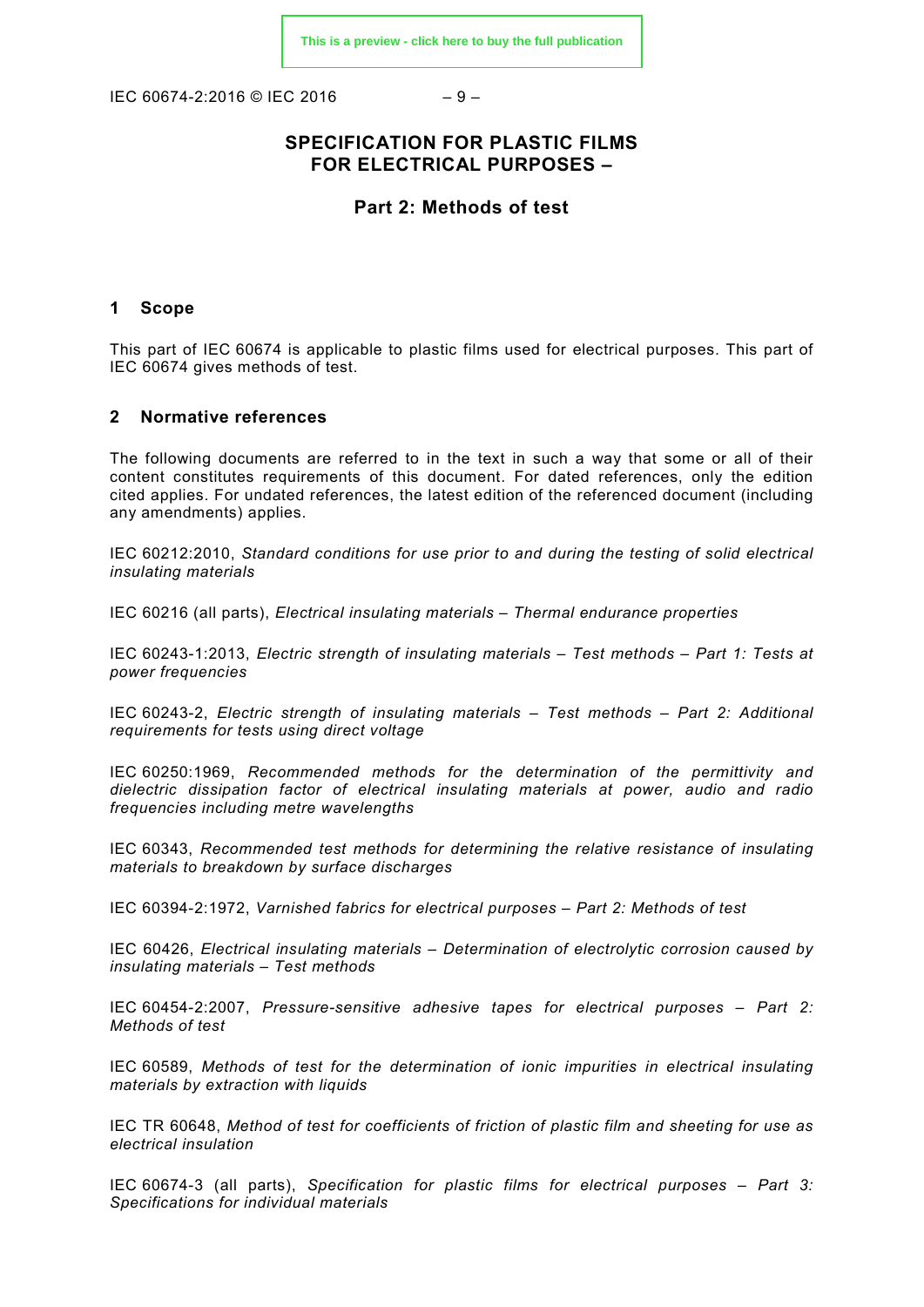– 10 – IEC 60674-2:2016 © IEC 2016

IEC 62631-3-1, *Dielectric and resistive properties of solid insulating materials – Part 3-1: Determination of resistive properties (DC methods) – Volume resistance and volume resistivity – General method*

IEC 62631-3-2, *Dielectric and resistive properties of solid insulating materials – Part 3-2: Determination of resistive properties (DC methods) – Surface resistance and surface resistivity*

ISO 527-3:1995, *Plastics – Determination of tensile properties – Part 3: Test conditions for films and sheets*

ISO 534, *Paper and board – Determination of thickness, density and specific volume*

ISO 1183, *Plastics – Methods for determining the density of non-cellular plastics – Part 1: Immersion method, liquid pyknometer method and titration method*

ISO 4591:1992, *Plastics – Film and sheeting – Determination of average thickness of a sample, and average thickness and yield of a roll, by gravimetric techniques (gravimetric thickness)*

ISO 4592, *Plastics – Film and sheeting – Determination of length and width*

ISO 4593, *Plastics – Film and sheeting – Determination of thickness by mechanical scanning*

ISO 6383-1, *Plastics – Film and sheeting – Determination of tear resistance – Part 1: Trouser tear method*

ISO 6383-2, *Plastics – Film and sheeting – Determination of tear resistance – Part 2: Elmendorf method*

<span id="page-9-4"></span><span id="page-9-3"></span><span id="page-9-2"></span><span id="page-9-1"></span><span id="page-9-0"></span>ISO 11357-3:2011, *Plastics – Differential scanning calorimetry (DSC) – Part 3: Determination of temperature and enthalpy of melting and crystallization*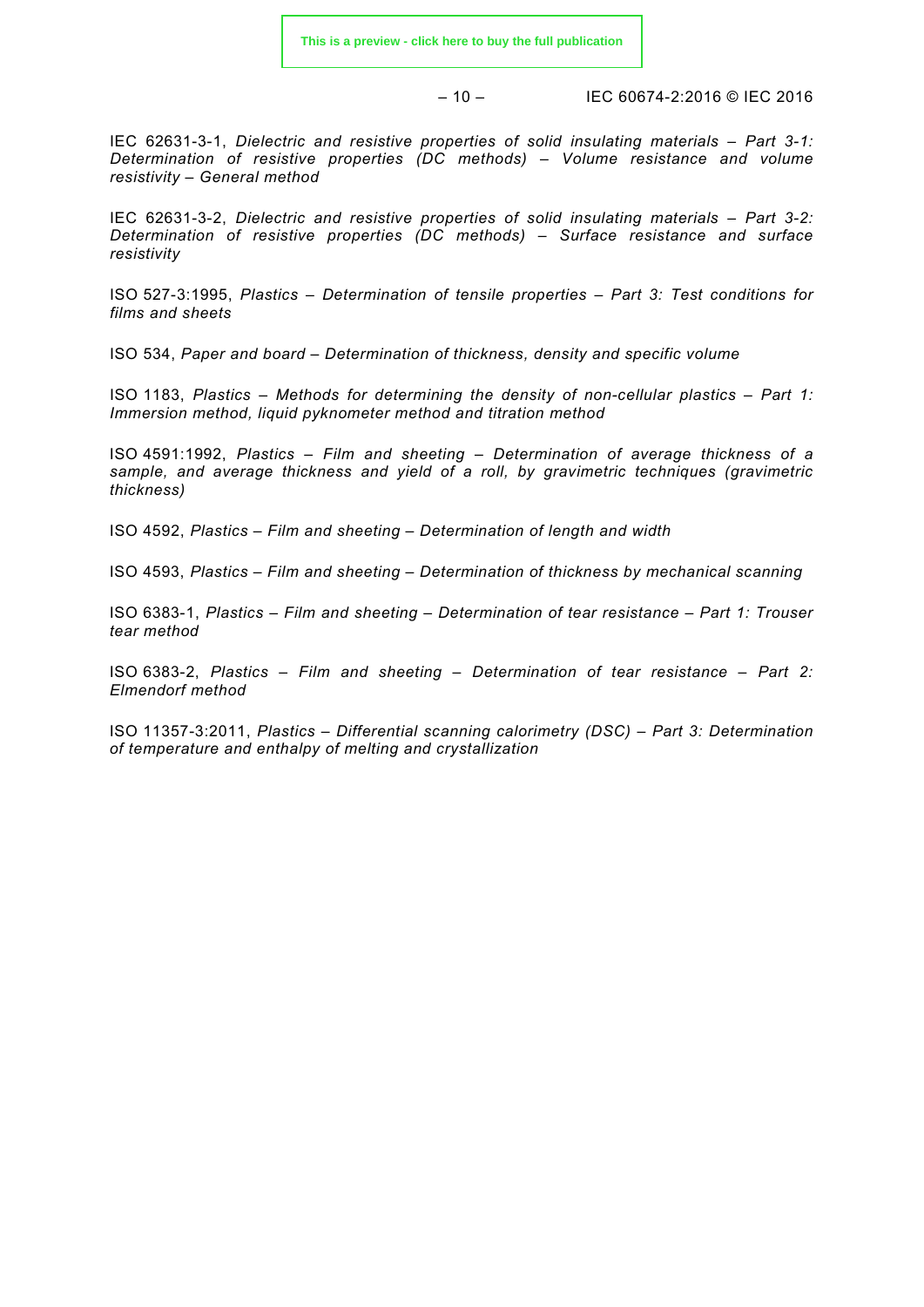$-42-$ 

IEC 60674-2:2016 © IEC 2016

## SOMMAIRE

| 1.             |                                                                              |  |  |
|----------------|------------------------------------------------------------------------------|--|--|
| 2              |                                                                              |  |  |
| 3              |                                                                              |  |  |
| 4              |                                                                              |  |  |
| 4.1            |                                                                              |  |  |
| 4.2            |                                                                              |  |  |
| 4.2.1          |                                                                              |  |  |
| 4.2.2          |                                                                              |  |  |
| 4.2.3          |                                                                              |  |  |
| 4.3            |                                                                              |  |  |
| 4.3.1          |                                                                              |  |  |
| 4.3.2          |                                                                              |  |  |
| 4.4            | Profil d'épaisseur dans le sens transversal et variation d'épaisseur dans le |  |  |
| 5              |                                                                              |  |  |
| 6              |                                                                              |  |  |
| $\overline{7}$ |                                                                              |  |  |
| 7.1            |                                                                              |  |  |
| 7.2            |                                                                              |  |  |
| 7.3            |                                                                              |  |  |
| 7.3.1          |                                                                              |  |  |
| 7.3.2          |                                                                              |  |  |
| 7.3.3          |                                                                              |  |  |
| 7.4            |                                                                              |  |  |
| 7.4.1          |                                                                              |  |  |
| 7.4.2          |                                                                              |  |  |
| 7.4.3          |                                                                              |  |  |
| 7.4.4          |                                                                              |  |  |
| 7.4.5          |                                                                              |  |  |
| 8              |                                                                              |  |  |
| 9              |                                                                              |  |  |
| 10             |                                                                              |  |  |
| 11             |                                                                              |  |  |
| 11.1           |                                                                              |  |  |
| 11.2           |                                                                              |  |  |
| 11.3           |                                                                              |  |  |
| 11.4           |                                                                              |  |  |
| 11.5           |                                                                              |  |  |
| 11.6           |                                                                              |  |  |
| 11.7           |                                                                              |  |  |
| 11.8           |                                                                              |  |  |
|                |                                                                              |  |  |
| 12.1           |                                                                              |  |  |
| 12.2           |                                                                              |  |  |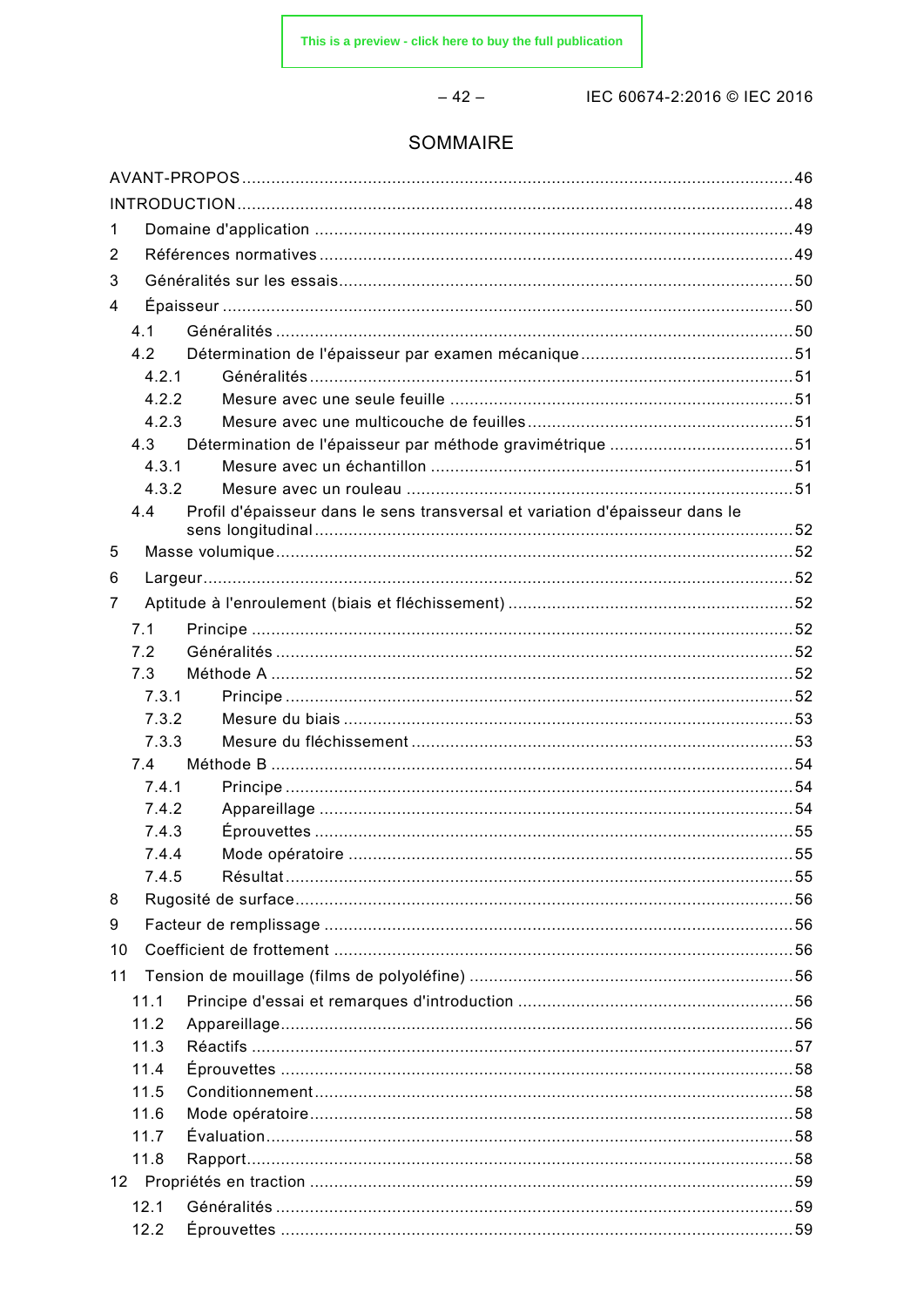| 12.3   |                                                                          |  |  |
|--------|--------------------------------------------------------------------------|--|--|
| 12.4   |                                                                          |  |  |
|        |                                                                          |  |  |
| 13.1   |                                                                          |  |  |
| 13.2   |                                                                          |  |  |
| 14     |                                                                          |  |  |
| 15     |                                                                          |  |  |
| 16     |                                                                          |  |  |
| 17     |                                                                          |  |  |
| 17.1   |                                                                          |  |  |
| 17.2   | Méthode 2: méthode applicable aux films bobinés comme diélectrique de    |  |  |
|        |                                                                          |  |  |
| 17.2.1 |                                                                          |  |  |
| 17.2.2 |                                                                          |  |  |
| 17.2.3 |                                                                          |  |  |
| 17.2.4 |                                                                          |  |  |
| 18     |                                                                          |  |  |
| 18.1   |                                                                          |  |  |
| 18.2   |                                                                          |  |  |
| 18.2.1 |                                                                          |  |  |
| 18.2.2 |                                                                          |  |  |
| 18.2.3 |                                                                          |  |  |
| 18.2.4 |                                                                          |  |  |
| 18.2.5 |                                                                          |  |  |
| 18.2.6 |                                                                          |  |  |
| 18.2.7 |                                                                          |  |  |
| 18.3   |                                                                          |  |  |
| 18.3.1 |                                                                          |  |  |
| 18.3.2 |                                                                          |  |  |
| 18.3.3 |                                                                          |  |  |
| 19     |                                                                          |  |  |
| 20     |                                                                          |  |  |
| 20.1   | Essais en courant alternatif et en courant continu d'une feuille de film |  |  |
| 20.2   |                                                                          |  |  |
| 21     |                                                                          |  |  |
| 21.1   |                                                                          |  |  |
| 21.2   | Méthode A: Essai de bandes étroites de films de grandes longueurs 66     |  |  |
| 21.2.1 |                                                                          |  |  |
| 21.2.2 |                                                                          |  |  |
| 21.2.3 |                                                                          |  |  |
| 21.3   |                                                                          |  |  |
| 21.3.1 |                                                                          |  |  |
| 21.3.2 |                                                                          |  |  |
| 21.3.3 |                                                                          |  |  |
| 21.3.4 |                                                                          |  |  |
| 21.4   |                                                                          |  |  |
| 21.4.1 |                                                                          |  |  |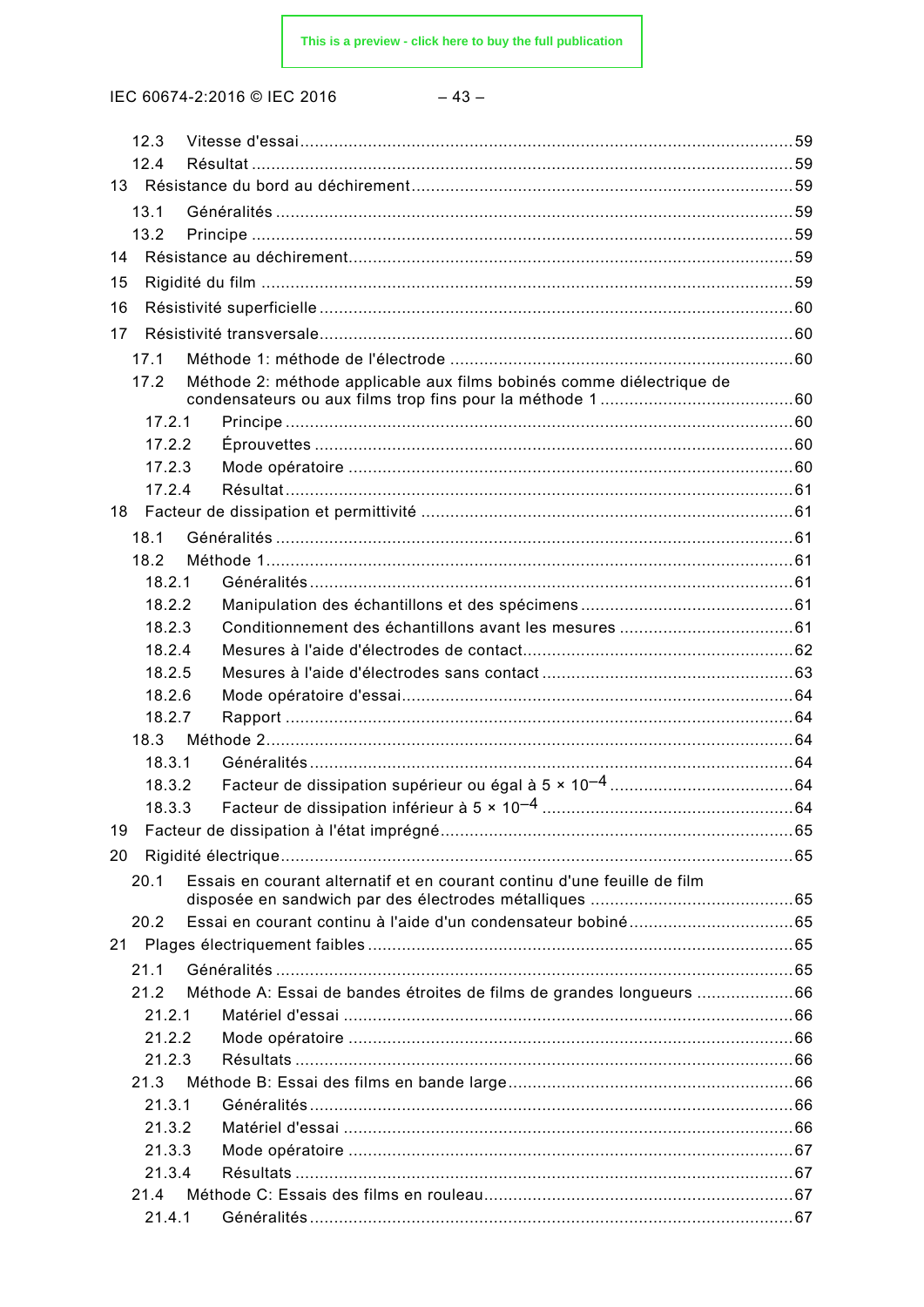### $-44-$

|    | 21.4.2 |               |      |  |
|----|--------|---------------|------|--|
|    | 21.4.3 |               |      |  |
|    | 21.4.4 |               |      |  |
|    | 21.4.5 |               |      |  |
| 22 |        |               |      |  |
| 23 |        |               |      |  |
| 24 |        |               |      |  |
| 25 |        |               |      |  |
|    | 25.1   |               |      |  |
|    | 25.2   |               |      |  |
|    | 25.3   |               |      |  |
|    |        |               |      |  |
|    | 26.1   |               |      |  |
|    | 26.2   |               |      |  |
|    | 26.3   |               |      |  |
| 27 |        |               |      |  |
|    | 27.1   |               |      |  |
|    | 27.2   |               |      |  |
|    | 27.3   |               |      |  |
|    | 27.4   |               |      |  |
|    |        |               |      |  |
|    | 28.1   |               |      |  |
|    | 28.2   |               |      |  |
|    |        |               |      |  |
|    | 29.1   |               |      |  |
|    | 29.2   |               |      |  |
|    | 29.3   |               |      |  |
| 30 |        |               |      |  |
| 31 |        |               |      |  |
|    |        | 31.1 Principe | . 72 |  |
|    | 31.2   |               |      |  |
|    | 31.3   |               |      |  |
|    | 31.4   |               |      |  |
|    | 31.5   |               |      |  |
|    | 31.6   |               |      |  |
|    |        |               |      |  |
|    | 32.1   |               |      |  |
|    | 32.2   |               |      |  |
|    | 32.3   |               |      |  |
|    | 32.3.1 |               |      |  |
|    | 32.3.2 |               |      |  |
|    | 32.4   |               |      |  |
|    |        |               |      |  |
|    | 33.1   |               |      |  |
|    | 33.2   |               |      |  |
|    | 33.3   |               |      |  |
|    | 33.4   |               |      |  |
|    |        |               |      |  |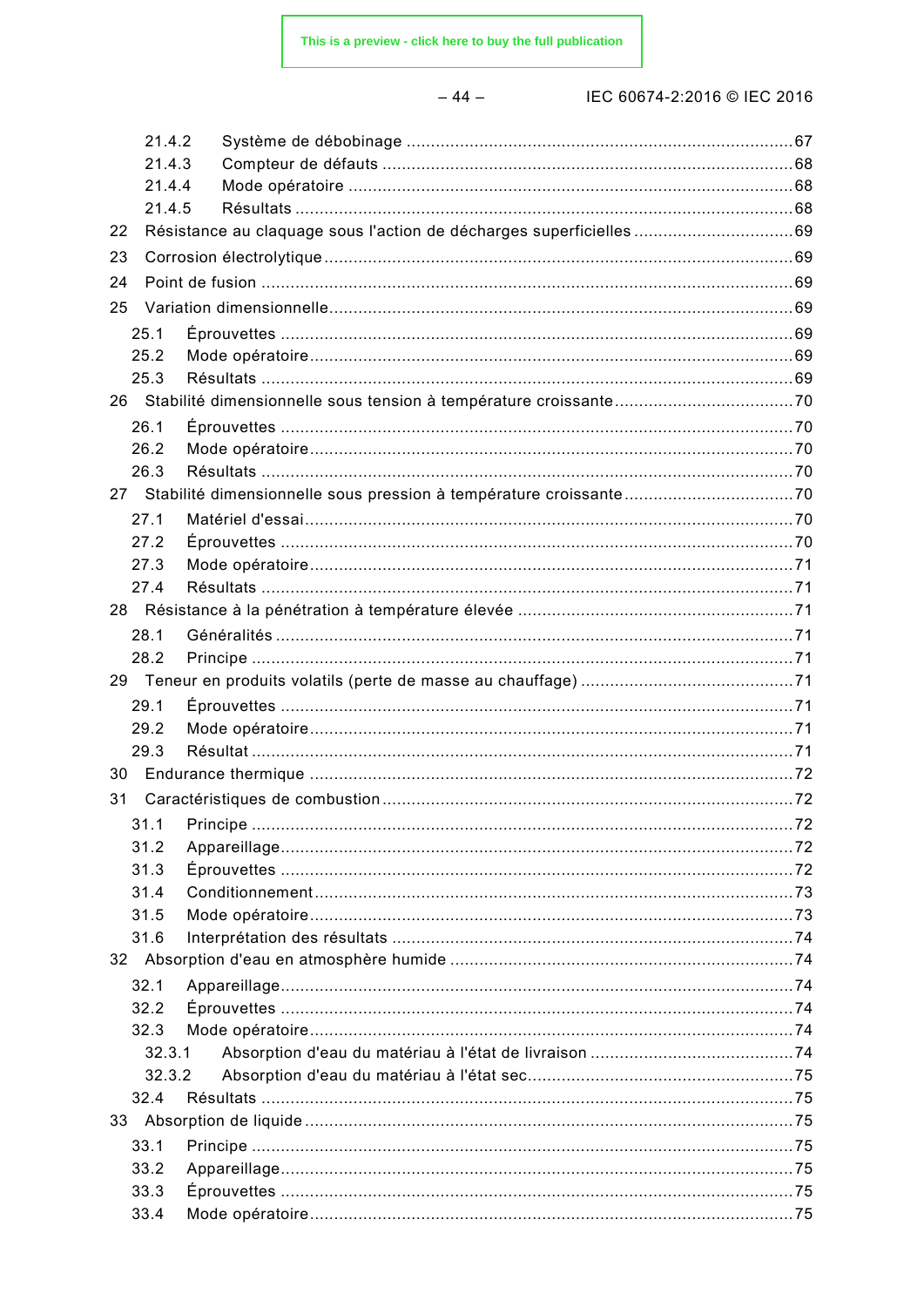IEC 60674-2:2016 © IEC 2016 – 45 –

|    | 33.5 |                                                                                                                                                                           |  |
|----|------|---------------------------------------------------------------------------------------------------------------------------------------------------------------------------|--|
| 34 | 33.6 |                                                                                                                                                                           |  |
| 35 |      |                                                                                                                                                                           |  |
|    | 35.1 |                                                                                                                                                                           |  |
|    | 35.2 |                                                                                                                                                                           |  |
|    |      | 36 Effets dus aux mélanges résineux polymérisables à l'état liquide77                                                                                                     |  |
|    | 36.1 |                                                                                                                                                                           |  |
|    | 36.2 |                                                                                                                                                                           |  |
|    |      | Figure 1 – Aptitude à l'enroulement du film – Mesure du biais – Méthode A  78                                                                                             |  |
|    |      | Figure 2 - Aptitude à l'enroulement du film - Appareillage de mesure du                                                                                                   |  |
|    |      | Figure 3 - Aptitude à l'enroulement du film - Mesure du fléchissement - Méthode A 79                                                                                      |  |
|    |      | Figure 4 - Système d'électrodes à trois sorties pour basses fréquences                                                                                                    |  |
|    |      | Figure 5 - Système d'électrodes à deux sorties pour hautes fréquences (supérieures                                                                                        |  |
|    |      | Figure 6 – Matériel d'essai pour les plages électriquement faibles grâce à la                                                                                             |  |
|    |      | Figure 7 - Matériel d'essai pour les plages électriquement faibles grâce à la                                                                                             |  |
|    |      | Figure 8 - Matériel d'essai pour les plages électriquement faibles grâce à la                                                                                             |  |
|    |      | Figure 9 – Matériel d'essai pour les plages électriquement faibles grâce à la                                                                                             |  |
|    |      | 10a) Vue complète des montages des rouleaux, des galets et de l'électrode haute                                                                                           |  |
|    |      |                                                                                                                                                                           |  |
|    |      |                                                                                                                                                                           |  |
|    |      | Figure 10 - Matériel d'essai pour les plages électriquement faibles grâce à la                                                                                            |  |
|    |      | Tableau 1 – Concentrations des mélanges d'éther monoéthylique d'éthylèneglycol et<br>de formamide utilisés pour mesurer la tension de mouillage des films de polyéthylène |  |
|    |      | Tableau 2 - Classification des matériaux en fonction de leurs propriétés                                                                                                  |  |
|    |      |                                                                                                                                                                           |  |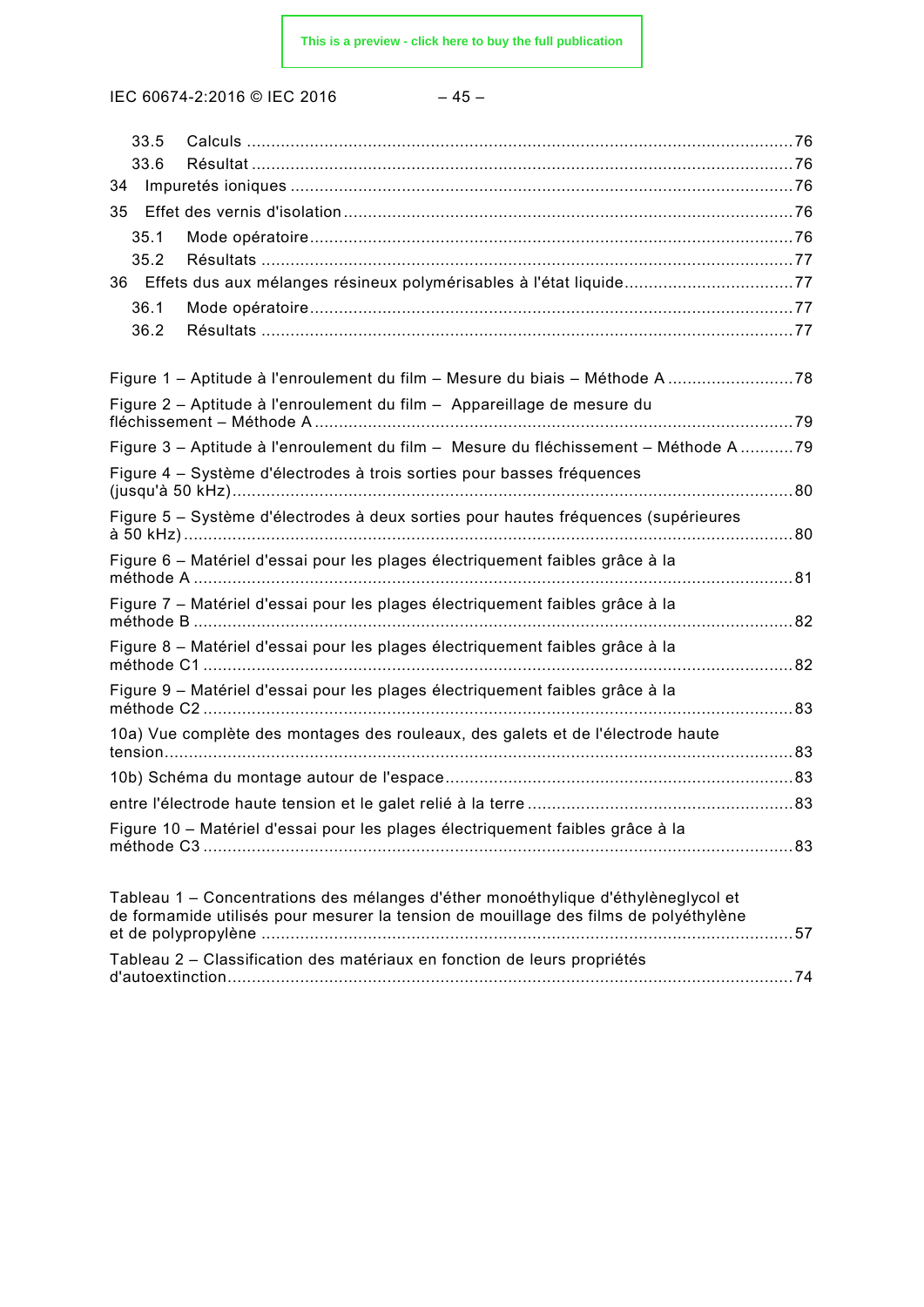**[This is a preview - click here to buy the full publication](https://webstore.iec.ch/publication/26239&preview)**

 $-46 -$  IEC 60674-2:2016 © IEC 2016

## COMMISSION ÉLECTROTECHNIQUE INTERNATIONALE

\_\_\_\_\_\_\_\_\_\_\_\_

## **SPÉCIFICATION POUR LES FILMS EN MATIÈRE PLASTIQUE À USAGES ÉLECTRIQUES –**

## **Partie 2: Méthodes d'essai**

## AVANT-PROPOS

- <span id="page-14-0"></span>1) La Commission Electrotechnique Internationale (IEC) est une organisation mondiale de normalisation composée de l'ensemble des comités électrotechniques nationaux (Comités nationaux de l'IEC). L'IEC a pour objet de favoriser la coopération internationale pour toutes les questions de normalisation dans les domaines de l'électricité et de l'électronique. A cet effet, l'IEC – entre autres activités – publie des Normes internationales, des Spécifications techniques, des Rapports techniques, des Spécifications accessibles au public (PAS) et des Guides (ci-après dénommés "Publication(s) de l'IEC"). Leur élaboration est confiée à des comités d'études, aux travaux desquels tout Comité national intéressé par le sujet traité peut participer. Les organisations internationales, gouvernementales et non gouvernementales, en liaison avec l'IEC, participent également aux travaux. L'IEC collabore étroitement avec l'Organisation Internationale de Normalisation (ISO), selon des conditions fixées par accord entre les deux organisations.
- 2) Les décisions ou accords officiels de l'IEC concernant les questions techniques représentent, dans la mesure du possible, un accord international sur les sujets étudiés, étant donné que les Comités nationaux de l'IEC intéressés sont représentés dans chaque comité d'études.
- 3) Les Publications de l'IEC se présentent sous la forme de recommandations internationales et sont agréées comme telles par les Comités nationaux de l'IEC. Tous les efforts raisonnables sont entrepris afin que l'IEC s'assure de l'exactitude du contenu technique de ses publications; l'IEC ne peut pas être tenue responsable de l'éventuelle mauvaise utilisation ou interprétation qui en est faite par un quelconque utilisateur final.
- 4) Dans le but d'encourager l'uniformité internationale, les Comités nationaux de l'IEC s'engagent, dans toute la mesure possible, à appliquer de façon transparente les Publications de l'IEC dans leurs publications nationales et régionales. Toutes divergences entre toutes Publications de l'IEC et toutes publications nationales ou régionales correspondantes doivent être indiquées en termes clairs dans ces dernières.
- 5) L'IEC elle-même ne fournit aucune attestation de conformité. Des organismes de certification indépendants fournissent des services d'évaluation de conformité et, dans certains secteurs, accèdent aux marques de conformité de l'IEC. L'IEC n'est responsable d'aucun des services effectués par les organismes de certification indépendants.
- 6) Tous les utilisateurs doivent s'assurer qu'ils sont en possession de la dernière édition de cette publication.
- 7) Aucune responsabilité ne doit être imputée à l'IEC, à ses administrateurs, employés, auxiliaires ou mandataires, y compris ses experts particuliers et les membres de ses comités d'études et des Comités nationaux de l'IEC, pour tout préjudice causé en cas de dommages corporels et matériels, ou de tout autre dommage de quelque nature que ce soit, directe ou indirecte, ou pour supporter les coûts (y compris les frais de justice) et les dépenses découlant de la publication ou de l'utilisation de cette Publication de l'IEC ou de toute autre Publication de l'IEC, ou au crédit qui lui est accordé.
- 8) L'attention est attirée sur les références normatives citées dans cette publication. L'utilisation de publications référencées est obligatoire pour une application correcte de la présente publication.
- 9) L'attention est attirée sur le fait que certains des éléments de la présente Publication de l'IEC peuvent faire l'objet de droits de brevet. L'IEC ne saurait être tenue pour responsable de ne pas avoir identifié de tels droits de brevets et de ne pas avoir signalé leur existence.

La Norme internationale IEC 60674-2 a été établie par le comité d'études 15 de l'IEC: Matériaux isolants électriques solides.

La présente version bilingue (2019-01) correspond à la version anglaise monolingue publiée en 2016-11.

Cette deuxième édition annule et remplace la première édition publiée en 1988 et son Amendement 1 (2001). Cette édition constitue une révision technique.

Cette édition inclut les modifications techniques majeures suivantes par rapport à l'édition précédente:

a) le présent document a été entièrement révisé sur le plan rédactionnel et technique et a été inclus dans les normes de la série IEC 60674;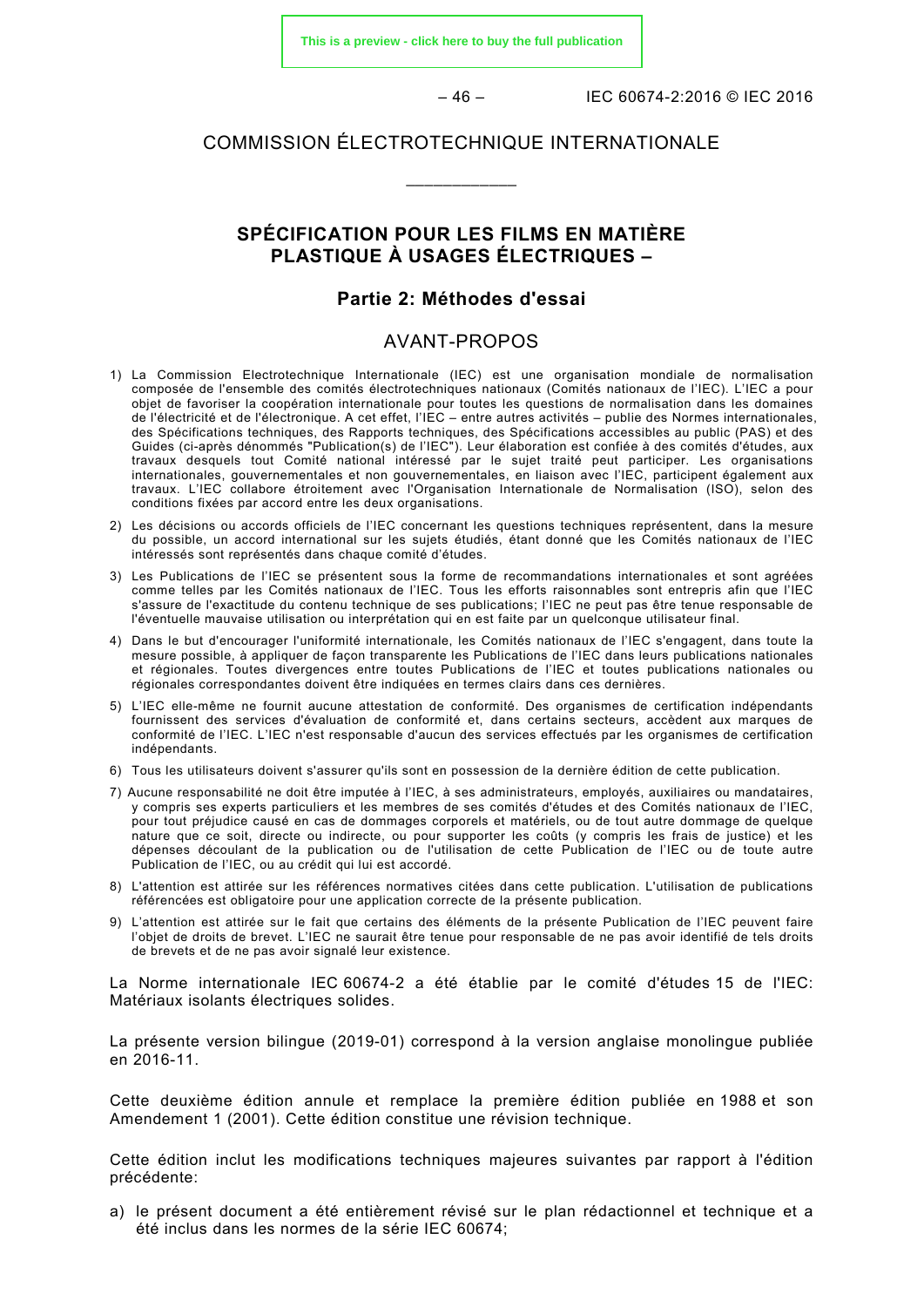IEC 60674-2:2016 © IEC 2016

$$
-47-
$$

- b) les méthodes d'essai sont mises à jour pour refléter l'état de l'art actuel;
- c) une méthode permettant d'obtenir la rigidité électrique en courant continu est désormais spécifiée conformément à l'IEC 60243-2.

Le texte anglais de cette norme est issu des documents 15/742/CDV et 15/760/RVC.

Le rapport de vote 15/760/RVC donne toute information sur le vote ayant abouti à l'approbation de cette norme.

La version française de cette norme n'a pas été soumise au vote.

Le présent document a été rédigé selon les Directives ISO/IEC, Partie 2.

Une liste de toutes les parties de la série IEC 60674, publiées sous le titre général *Spécification pour les films en matière plastique à usages électriques*, peut être consultée sur le site web de l'IEC.

Le comité a décidé que le contenu de ce document ne sera pas modifié avant la date de stabilité indiquée sur le site web de l'IEC sous "http://webstore.iec.ch" dans les données relatives au document recherché. A cette date, le document sera

- reconduit,
- supprimé,
- remplacé par une édition révisée, ou
- amendé.

Le contenu du corrigendum de décembre 2017 a été pris en considération dans cet exemplaire.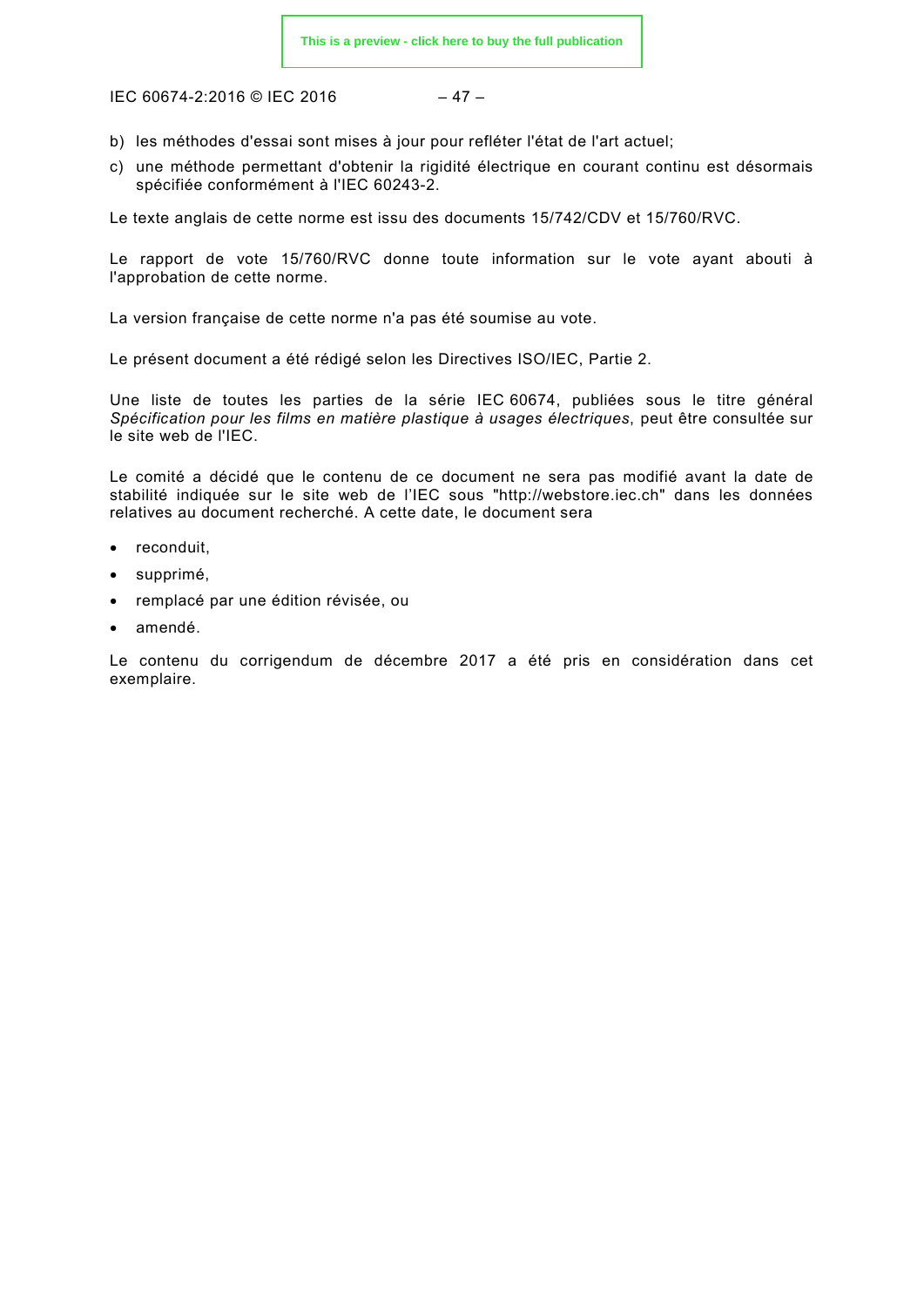– 48 – IEC 60674-2:2016 © IEC 2016

### INTRODUCTION

<span id="page-16-0"></span>Le présent document fait partie d'une série portant sur les films en matière plastique à usages électriques. Cette série est composée de trois parties:

Partie 1: Définitions et prescriptions générales (IEC 60674-1)

Partie 2: Méthodes d'essai (IEC 60674-2)

Partie 3: Spécifications pour matériaux particuliers (IEC 60674-3 (toutes les parties))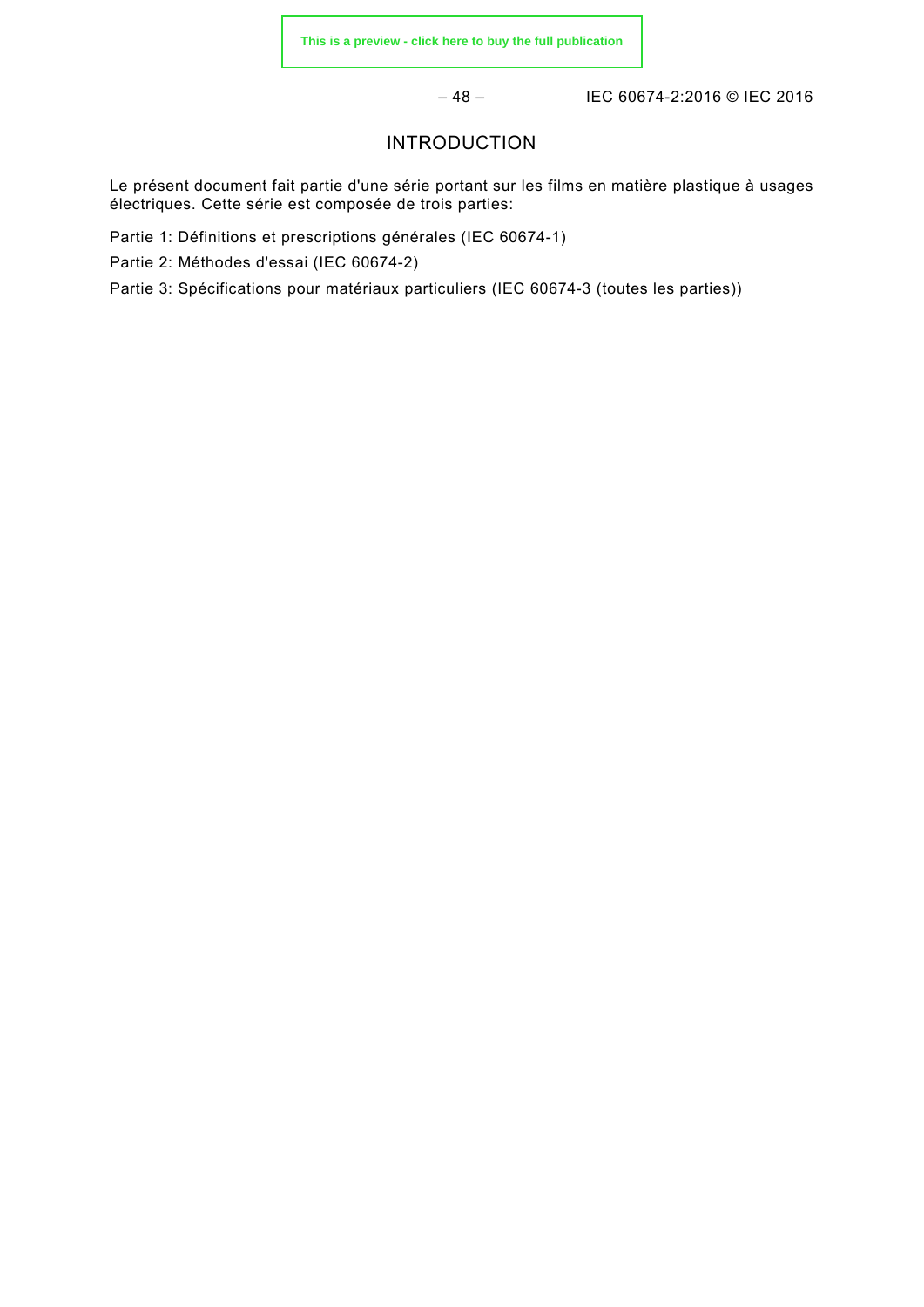IEC 60674-2:2016 © IEC 2016 – 49 –

## **SPÉCIFICATION POUR LES FILMS EN MATIÈRE PLASTIQUE À USAGES ÉLECTRIQUES –**

## **Partie 2: Méthodes d'essai**

#### <span id="page-17-0"></span>**1 Domaine d'application**

La présente partie de l'IEC 60674 s'applique aux films en matière plastique à usages électriques. La présente partie de l'IEC 60674 propose des méthodes d'essai.

#### <span id="page-17-1"></span>**2 Références normatives**

Les documents suivants cités dans le texte constituent, pour tout ou partie de leur contenu, des exigences du présent document. Pour les références datées, seule l'édition citée s'applique. Pour les références non datées, la dernière édition du document de référence s'applique (y compris les éventuels amendements).

IEC 60212:2010, *Conditions normales à observer avant et pendant les essais de matériaux isolants électriques solides*

IEC 60216 (toutes les parties), *Matériaux isolants électriques – Propriétés d'endurance thermique*

IEC 60243-1:2013, *Rigidité diélectrique des matériaux isolants – Méthodes d'essai – Partie 1: Essais aux fréquences industrielles*

IEC 60243-2, *Rigidité diélectrique des matériaux isolants – Méthodes d'essai – Partie 2: Exigences complémentaires pour les essais à tension continue*

IEC 60250:1969, *Méthodes recommandées pour la détermination de la permittivité et du*  facteur de dissipation des isolants électriques aux fréquences industrielles, audibles et *radioélectriques (ondes métriques comprises)*

IEC 60343, *Méthodes d'essai recommandées pour la détermination de la résistance relative des matériaux isolants au claquage par les décharges superficielles*

IEC 60394-2:1972, *Tissus vernis à usages électriques – Partie 2: Méthodes d'essai*

IEC 60426, *Matériaux isolants électriques – Détermination de la corrosion électrolytique en présence de matériaux isolants – Méthodes d'essais*

IEC 60454-2:2007, *Rubans adhésifs sensibles à la pression à usages électriques – Partie 2: Méthodes d'essai*

IEC 60589, *Méthodes d'essai pour la détermination des impuretés ioniques dans les matériaux isolants électriques par extraction par des liquides*

IEC TR 60648, *Méthode d'essai des coefficients de frottement des films et feuilles de matière plastique utilisés comme isolants électriques*

IEC 60674-3 (toutes les parties), *Spécification pour les films en matière plastique à usages électriques – Partie 3: Spécifications pour matériaux particuliers*